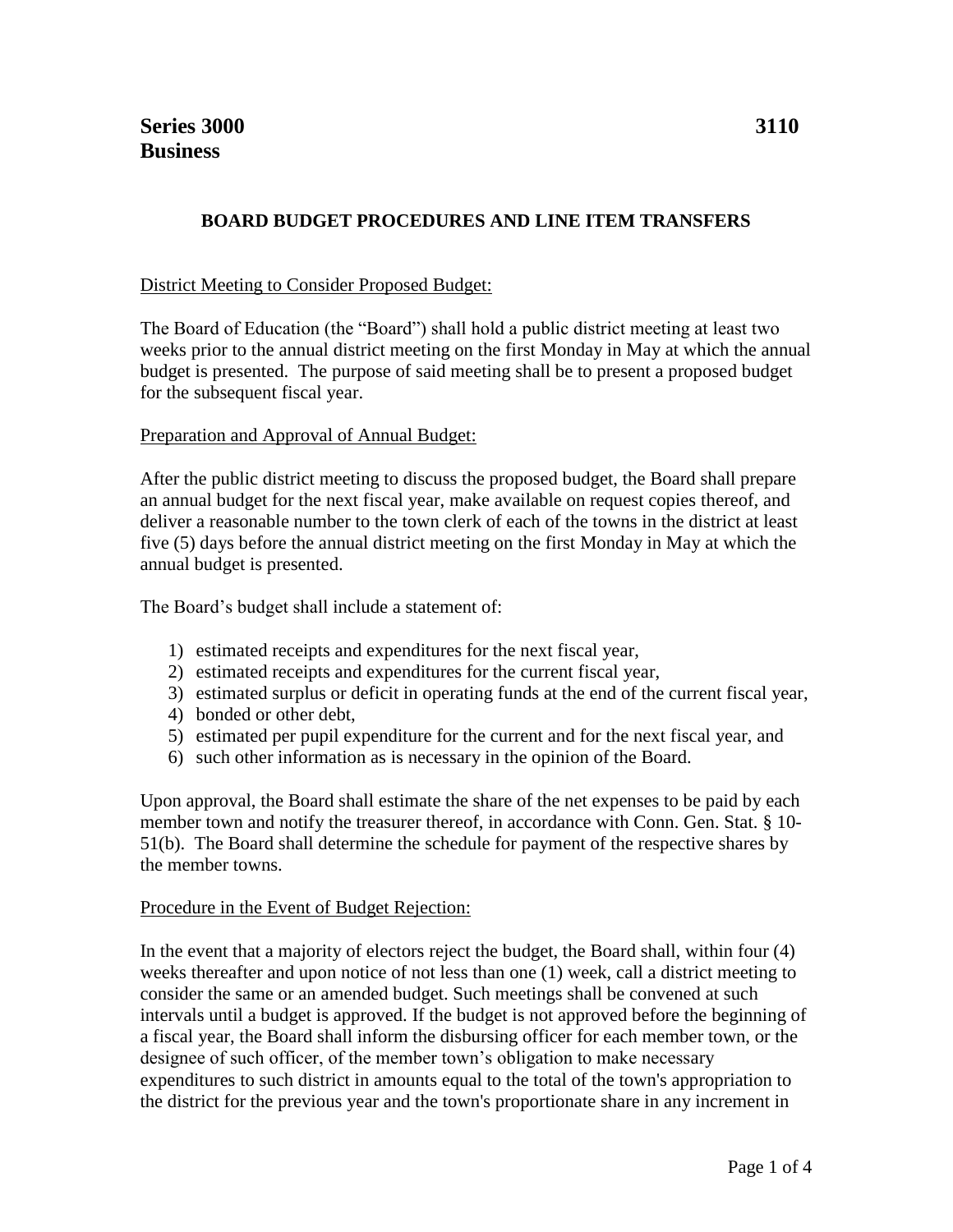debt service over the previous fiscal year, pursuant to Conn. Gen. Stat. § 7-405, until the budget is approved.

Upon approval, the Board shall estimate the share of the net expenses to be paid by each member town and notify the treasurer thereof, in accordance with Conn. Gen. Stat. § 10- 51(b). The Board shall determine the schedule for payment of the respective shares by the member towns.

### Budget Line Items:

For purposes of this policy, the Board shall utilize the following broad budgetary categories, divided into one or more line items.

Salaries Employee Benefits Purchased Services Tuition, Public In-State Tuition, All Other Supplies Property **Utilities** Grounds Maintenance **Other** 

Line items in the budget may be allocated more specifically by the Superintendent or his/her designee in the development, administration and monitoring of the budget.

#### Monitoring the Administration of the Budget:

The Superintendent and/or his/her designee shall be responsible for administering and monitoring the budget through the course of the year. The Superintendent or his/her designee shall maintain a system of appropriate expenditures and encumbrance accounting that is organized to conform with the requirements for State and Federal Accounting Reports. A quarterly budget report shall be prepared in the same format as the annual budget showing for each line item the appropriated budget amount, expenditure to date (to include encumbered and expended amounts), projected expenditures, difference between the projected expenditures and the appropriation, and general comments indicating the reasons for the difference.

Such budget report shall be presented to the Board of Education at the **[second]** regularly scheduled meeting in the month following the period for which such report is prepared, in accordance with the following schedule:

| <b>Period Covered</b>       | <b>Submitted</b> |
|-----------------------------|------------------|
| July, August, September     | October          |
| October, November, December | January          |
| January, February           | March            |
| March, April                | May              |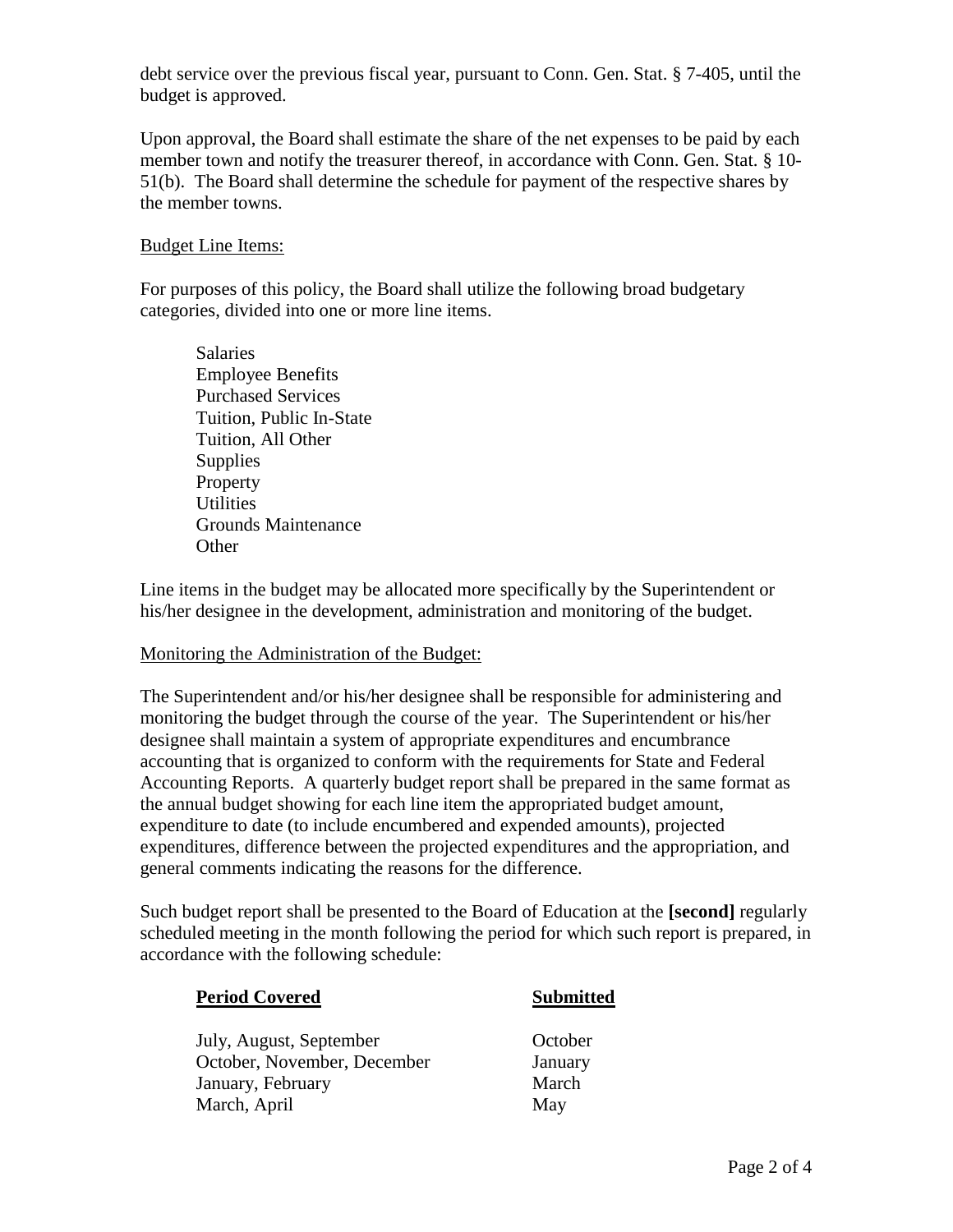Based on expenditures and budget projections, with such budget reports, the Superintendent shall recommend to the Board transfers from one line item (as set forth above) to another as needed.

## Urgent Line Item Transfers:

The Superintendent is authorized to make such transfers as necessary if the urgent need for transfer prevents the Board from meeting in a timely fashion to consider the transfer, provided that such transfers by the Superintendent shall not exceed five percent (5%) of the annual budget. Transfers made in such instances shall be announced at the next regularly scheduled meeting of the Board, and transfers subsequently ratified by the Board at any such meeting shall not be counted in the limitation on the authority of the Superintendent to make transfers.

## Preparation and Approval of Supplemental Budgets:

The Board shall hold a public district meeting at least two weeks prior to the district meeting at which a supplemental budget is presented. The purpose of said meeting shall be to present a proposed supplemental budget for the remainder of the fiscal year.

After the public district meeting to discuss the proposed supplemental budget, the Board shall prepare the supplemental budget, make available on request copies thereof, and deliver a reasonable number to the town clerk of each of the towns in the district at least five (5) days before the district meeting at which the supplemental budget is presented.

The Board's supplemental budget shall include a statement of:

- 1) estimated receipts and expenditures for the current fiscal year,
- 2) estimated surplus or deficit in operating funds at the end of the current fiscal year,
- 3) bonded or other debt,
- 4) estimated per pupil expenditure for the current and for the next fiscal year, and
- 5) such other information as is necessary in the opinion of the Board.

Upon approval, the Board shall estimate the share of the net expenses to be paid by each member town and notify the treasurer thereof, in accordance with Conn. Gen. Stat. § 10- 51(b). The Board shall determine the schedule for payment of the respective shares by the member towns.

### Reserve Funds:

By majority vote of its members, the Board may establish a reserve fund for capital and nonrecurring expenditures, as well as for accrued liabilities for employee sick leave and severance benefits, in accordance with state law.